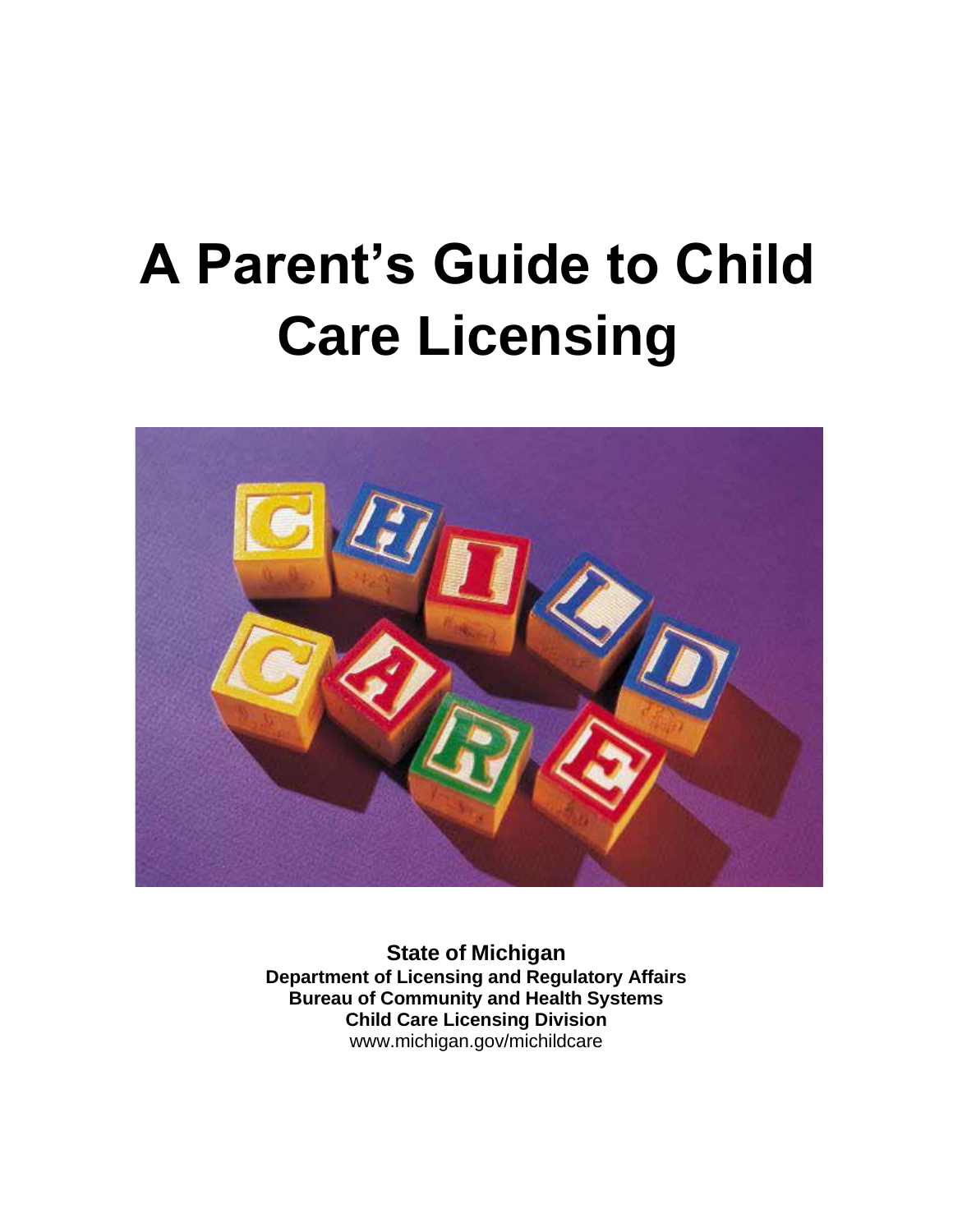The Child Care Organizations Act (1973 PA 116, MCL 722.111 et seq.) delegates the authority to develop and enforce rules setting the minimum standards for the licensing of family and group child care homes and child care centers.

#### **Who needs to be licensed?**

#### *Family and Group Child Care Homes*

PA 116 defines a family child care home (one to six children in care) and a group child care home (seven to 12 children in care). Any person who provides care for one to six unrelated children in their home for more than four weeks in a calendar year for compensation exceeding \$600 in that calendar year must be licensed as a family child care home. Any person who provides care for seven to 12 unrelated children in their home for more than four weeks in a calendar year must be licensed as a group child care home.

#### *Child Care Centers*

A person cannot operate a child care center without being licensed. PA 116 defines a child care center as a facility other than a private residence which receives one or more children for care for periods of less than 24 hours a day. Parents or guardians are not immediately available to the children. The facility is generally described as a child care center, day care center, day nursery, nursery school, preschool, parent cooperative preschool, play group, or drop-in center.

The following types of care do not fit the definition of child care center; therefore, licensure is not required for:

- Community organizations that provide social or recreational programs or single purpose activities for school age-children.
- Recreational facilities, such as bowling alleys, ski resorts, gyms, and casinos, that provide a child care service while the parents are on-site and involved in the facility's recreational activities.
- Employment-based child care that is on-site where parents are employed and the parents remain on-site at all times.
- Child care facilities in educational settings as long as parents remain on- site at all times.

**ACT NO. 116 OF THE PUBLIC ACTS OF 1973. AS AMENDED** 

PERTAINING TO THE REGULATION<br>OF CHILD CARE ORGANIZATIONS<br>DEFINED AS:

**Child Caring Institution** nua Carnot natural constants<br>Children's Therapeutic Group Home<br>Children's Carnot<br>Children's Camp<br>Foster Family Home<br>Children's Carnot<br>Child Care Center<br>Group Child Care Home<br>Group Child Care Home

State of Michigan<br>Department of Health and Human Services

Department of Licensing and Regulatory Affairs Child Care Licensing Division Adult Foster Care and Camp Licensing Division

severe chigan good to harming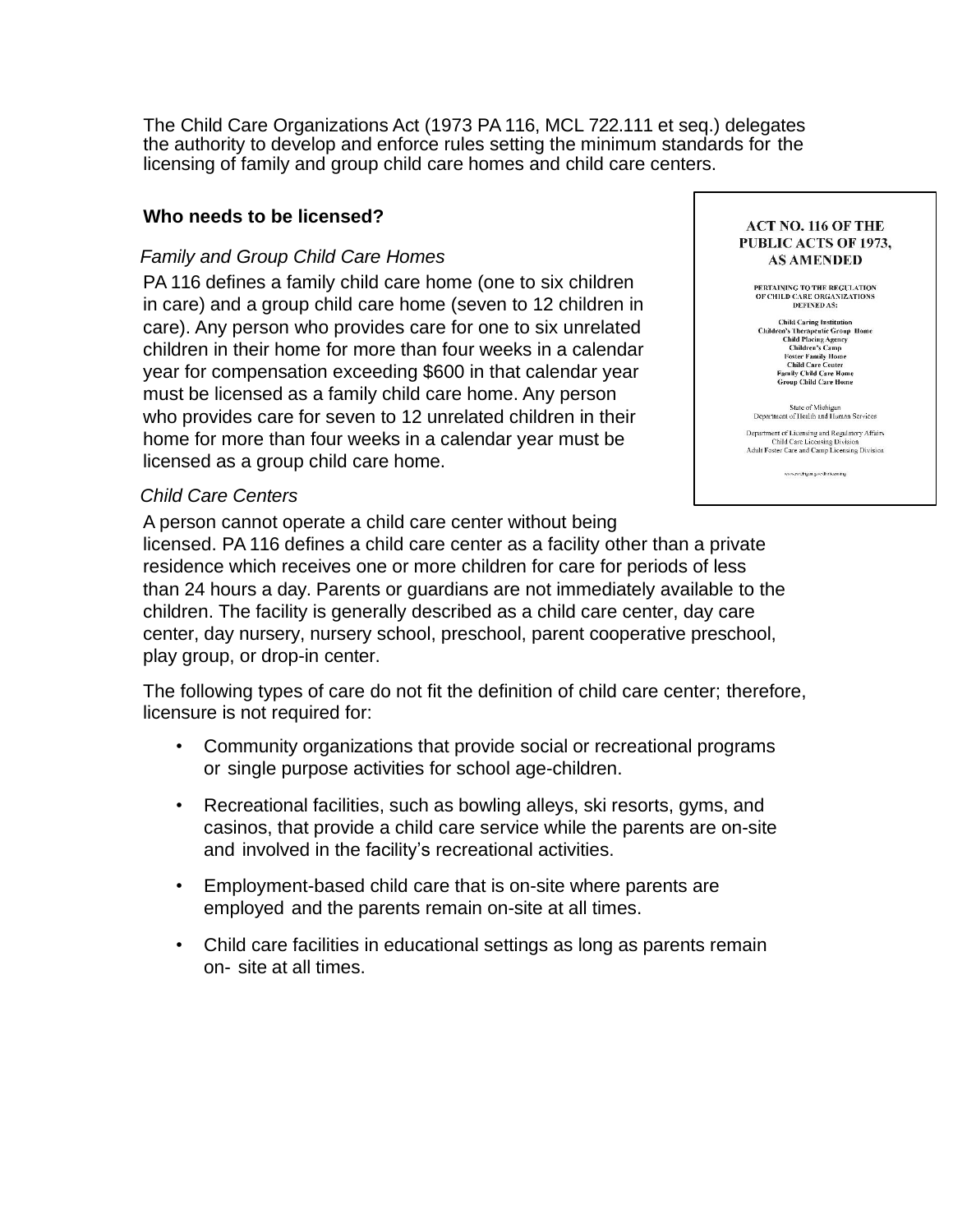Sometimes a program will call itself a children's day camp, but it doesn't meet the Child Care Organizations Act (1973 PA 116) definition of a day camp. PA 116 defines a children's day camp as one that is "…conducted in a natural environment for more than 4 children, apart from the children's parents, relatives, or legal guardians, for 5 or more days in a 14-day period." Conducted in a natural environment means at least 51 percent of activities are outdoors. Facilities that meet this definition are regulated by the Adult Foster Care and Camp Licensing Division. A facility calling itself a "day camp" but not meeting this definition must be evaluated regarding the need for licensing as a child care center. *Any uncertainty regarding whether or not an entity requires a license should be discussed with the Child Care Licensing Division.*

## **How does a provider obtain a license and how often does the licensing division assess compliance with the licensing rules and conduct on-site inspections?**

It is the provider's responsibility to be in compliance with the rules and law at the time of the initial on-site inspection and at all times thereafter.

## Family & Group Child Care Homes

After receipt of a complete application and attendance at an orientation session, a licensing consultant conducts an on-site inspection of the home to assess compliance with the licensing rules. This inspection is scheduled. Once it has been determined

that the provider is in compliance with the rules and the law, the provider is issued a six-month original license. Before expiration of the six-month original license, the provider must submit a renewal application.

After receipt of a complete application, a licensing consultant conducts an unscheduled, on-site inspection of the home to assess continued compliance with the licensing rules. If the provider continues to remain in compliance with the rules and the law, a regular license is issued. It is valid for two years.

An interim inspection is conducted around the midpoint of the licensing period. The interim inspection is unscheduled. The main focus of this inspection is observation and assessment of the daily activity program and the caregivers' interactions with children in care.

## Child Care Centers

After receipt of a complete application and compliance with any other required inspections (e.g., fire safety and environmental health inspections), a licensing consultant conducts an on-site inspection of the center to assess compliance with the licensing rules and the law.



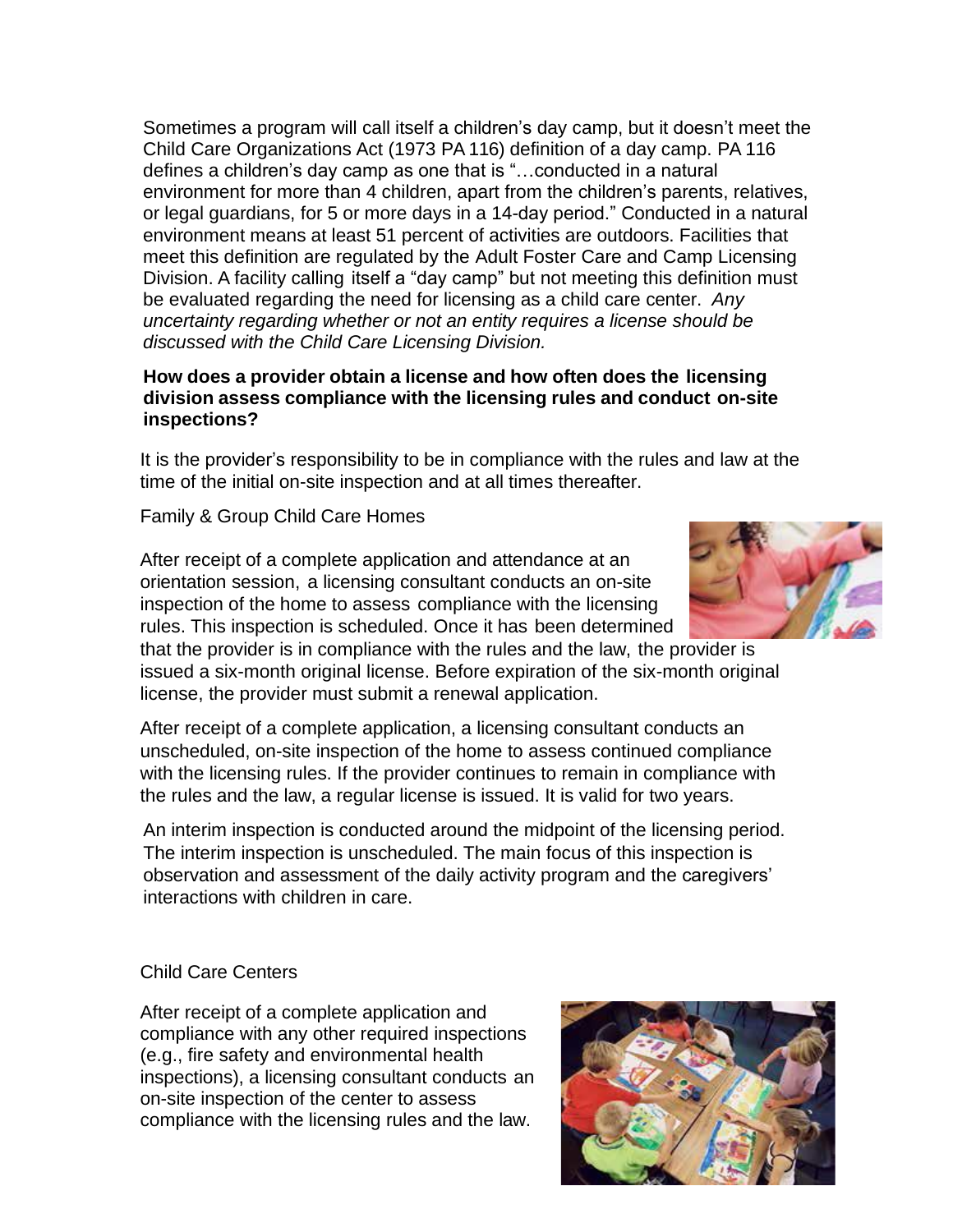This inspection is scheduled. Once it has been determined that the provider complies with the rules and the law, the provider is issued a six-month original license. Before expiration of the six-month original license, the provider must submit a renewal application. After receipt of a complete application, a licensing consultant conducts an on-site inspection of the center to assess continued compliance with the licensing rules. This is an unscheduled inspection. If the provider continues to remain in compliance with the rules and the law, a regular license is issued. It is valid for two years.

An interim inspection is conducted around the midpoint of the licensing period. The interim inspection is unscheduled. The main focus of this inspection is observation and assessment of the daily activity program and the caregivers' interactions with children in care.

To renew, the child care center licensee/designee must submit a renewal application before expiration of the license. After receipt of a complete application, the licensing consultant conducts an unscheduled, on-site inspection.

#### *Complaints*

When the licensing division receives a complaint alleging any violation of the licensing rules or law, a special investigation is conducted. The special investigation includes at least one unscheduled on-site inspection.

#### *Non-Compliance with the Licensing Rules or Law*

When the licensing division cites a provider for violation of the licensing rules or law, it is usually handled by having the provider complete a corrective action plan.

In most cases, when a licensee becomes aware of licensing violations, the necessary corrections are made. The licensing consultant continues to be available for follow-up and consultation. If the violations are not corrected and the law and rules continue to be violated, the department may take a variety of disciplinary actions against the facility. The most serious is the summary suspension and revocation of the license.

#### **Inspection Reports**

For all initial, interim and renewal inspections and special investigations, the licensing consultant will write a report. The licensee will be sent a copy of this report. The licensee is required to file these reports and any related corrective action plans in its licensing notebook, which is available to parents during regular business hours. Most reports will be posted on the child care licensing website at [www.michigan.gov/michildcare.](http://www.michigan.gov/michildcare)

#### **Are background checks conducted? How often are they conducted?**

Effective 03/28/18, all child care licensees, licensee designees, program directors, adult household members, staff and volunteers with unsupervised access to children must receive a comprehensive background check via the Child Care Background Check (CCBC) System

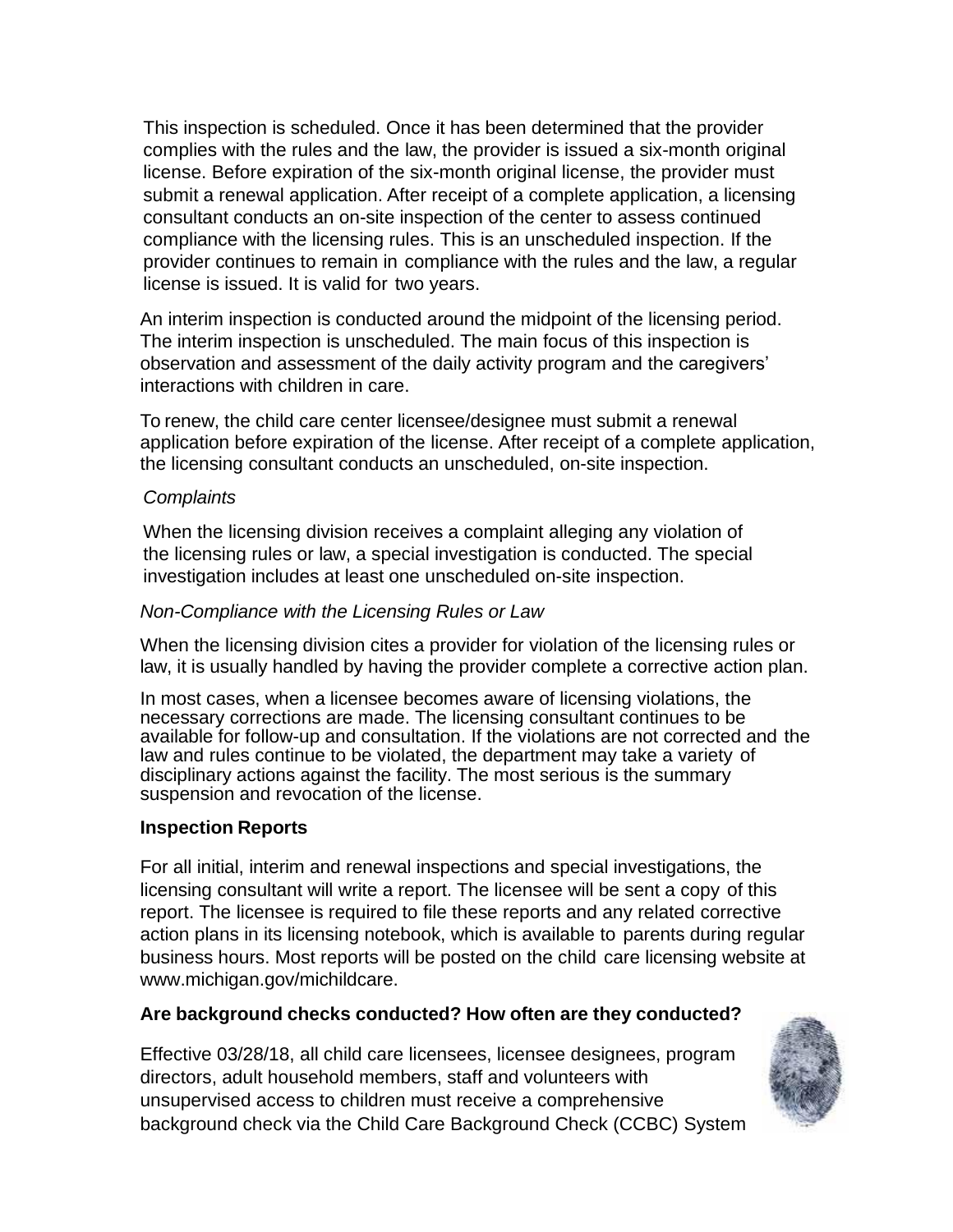within LARA. Prior to the Amendment of PA 116, adult household members, child care staff and unsupervised volunteers were not fingerprinted.

A comprehensive background check includes all of the following:

- Fingerprint-Based Criminal History Check through Michigan State Police and the FBI
- Name-Based NCIC Sex Offender Registry Check
- Child Abuse/Neglect Registry Check in Michigan
- Disciplinary Action Registry Check for previous disciplinary action under PA 116 as Amended and/or adult foster care.
- Any applicant who has resided outside of Michigan in the past 5 years, will also receive the following additional registry and repository checks for each state they have lived in:
	- o National Public Sex Offender Registry
	- o State Criminal Registry/Repository (for each state of residence in past 5 years)
	- o State Child Abuse Neglect Registry (for each state of residence in past 5 years)

Note: If the applicant has resided outside of the United States within the past 5 years, the applicant must provide the equivalent clearances listed above. If the country does not have the equivalent clearance, the individual must sign a selfcertifying statement that he or she is not ineligible to receive a license, to be an adult household member or child care staff member as prescribe under MCL 722.115q and MCL 722.115r.

PA 116, as Amended identifies which offenses carry an exclusionary timeframe from being connected with a child care license. Convictions, including Juvenile Adjudications, Tribal and Military convictions may carry a Permanent, 10-year, 7 year or 5-year exclusion. Placement, or a requirement to be placed on a sex offender or child abuse/neglect registry mandate a permanent exclusion. For a list of exclusionary crimes, you may visit www.michigan.gov/ccbc.

All comprehensive background checks are processed by the department through the CCBC System. After an individual's background check has been completed, the provider will be notified whether the individual is eligible or ineligible to be connected with a child care facility. An adult member of the household may not move into the home until they have been determined eligible by the department. Staff members must be determined eligible before working unsupervised in a child care facility. Some staff may be allowed to work supervised after successful completion of fingerprinting, while the remaining components of the background check are processed.

Comprehensive background checks are required at least once every 5 years. This may require additional fingerprinting.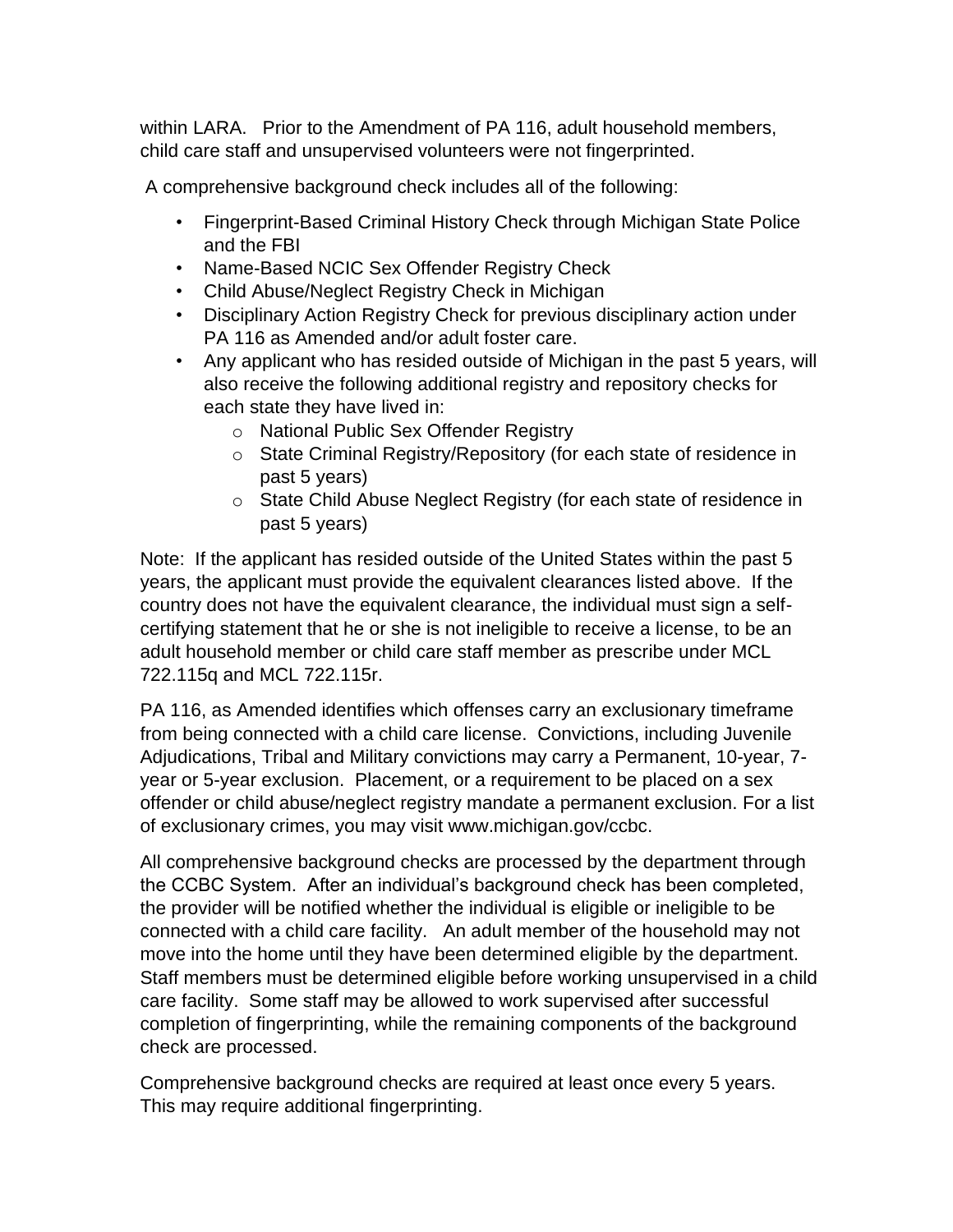# **Where can I find the licensing rules?**

The licensing rules for family and group child care homes require home providers to give parents a copy of the licensing rules. The licensing rules for child care centers require centers to post a copy of the rules in a place visible to parents.

The rules can also be found on the licensing website at [www.michigan.gov/michildcare](http://www.michigan.gov/michildcare) > Licensed Provider Resources > Rules and Statutes.

# **How do I make a complaint?**

To make a complaint, fill out the Online Complaint Form at [www.michigan.gov/afc-cc-complaints.](http://www.michigan.gov/afc-cc-complaints)

When making a complaint, it is important that you fill out the complaint form as completely as possible. Your name will be kept confidential and will not be released unless ordered by the court. You are not required to give your name or contact information. However, if you do not provide it, a licensing consultant will not be able to contact you if additional information is needed. **Your complaint may not be assigned or may be unconfirmed due to an inability to reach you for follow-up.**

If you cannot complete the online complaint form, you can either:

- Print and complete a paper Complaint Form (available at [www.michigan.gov/afc-cc-complaints\)](http://www.michigan.gov/afc-cc-complaints):
	- Mail it to Michigan Department of Licensing and Regulatory Affairs Bureau of Community and Health Systems Complaint Intake Unit 611 W. Ottawa, 1st Floor PO Box 30664 Lansing, MI 48909
	- **Fax it to 517-284-9739**
- Call 1-866-856-0216

For more information on the complaint process, A Guide to Filing a Complaint Against a Licensed Child Care Provider is available at [www.michigan.gov/michildcare](http://www.michigan.gov/michildcare) > Parent Resources.

# **Child Abuse and/or Neglect Complaints**

If you are making a complaint regarding the abuse or neglect of a child in a child care facility, contact centralized intake at 1-855-444-3911.